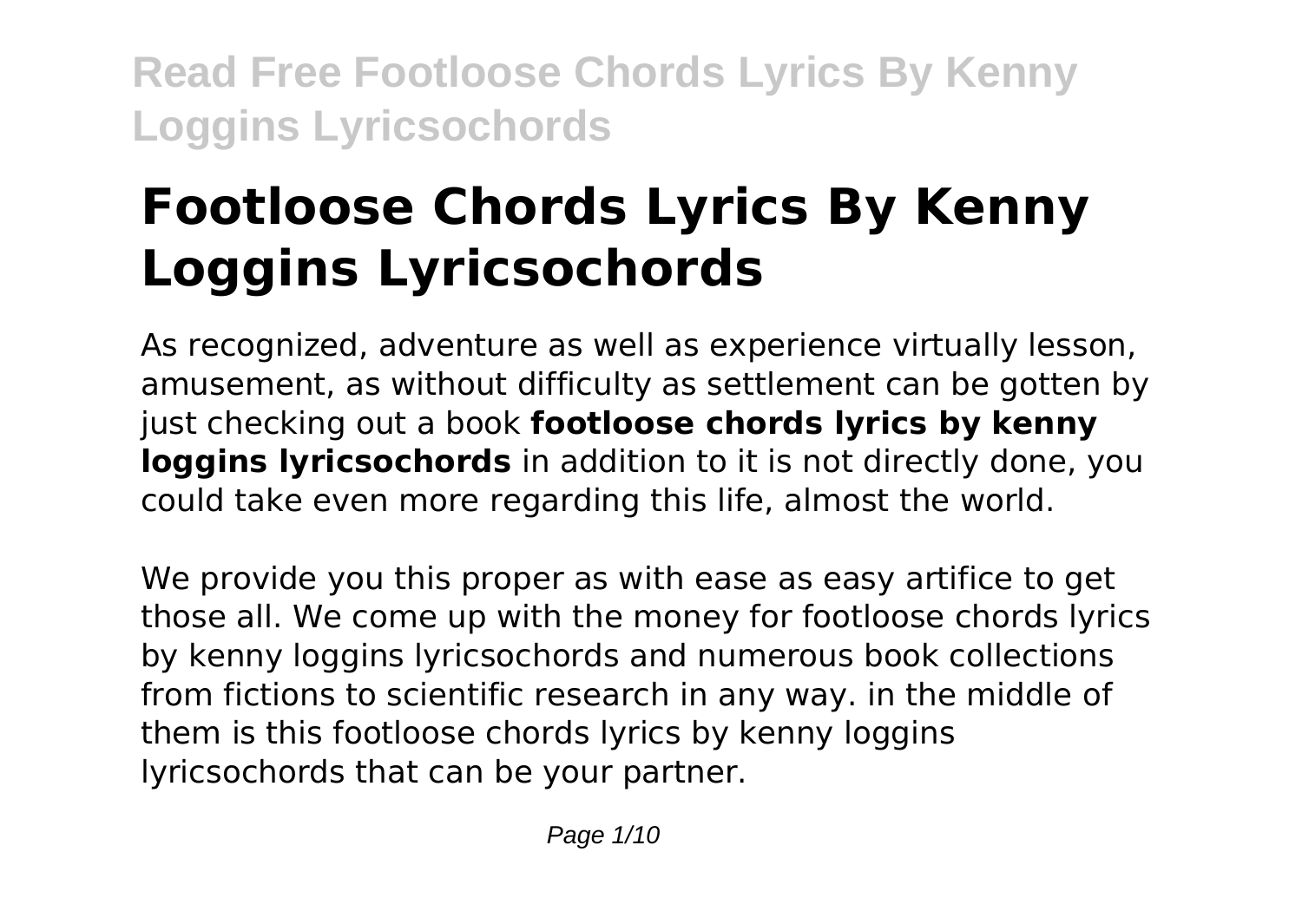How to Download Your Free eBooks. If there's more than one file type download available for the free ebook you want to read, select a file type from the list above that's compatible with your device or app.

#### **Footloose Chords Lyrics By Kenny**

D A oh, tell me what I got I got this feeling that time's just holding me down D D#dim E F# G G# I'll hit the ceiling or else I'll tear up this town tonight I gotta cut A D - A D A Loose, footloose kick off your Sunday shoes D A D A please, Louise pull me offa my knees D - A D A jack get back C'mon before we crack D - A G D A lose your blues everybody cut footloose A D A D A D A You're playing so cool obeying every rule dig way down in your heart D A you're yearning burning for some somebody ...

### **FOOTLOOSE Chords - Kenny Loggins | E-Chords** Tonight I gotta cut [Chorus] A D-A Loose, footloose D A Kick off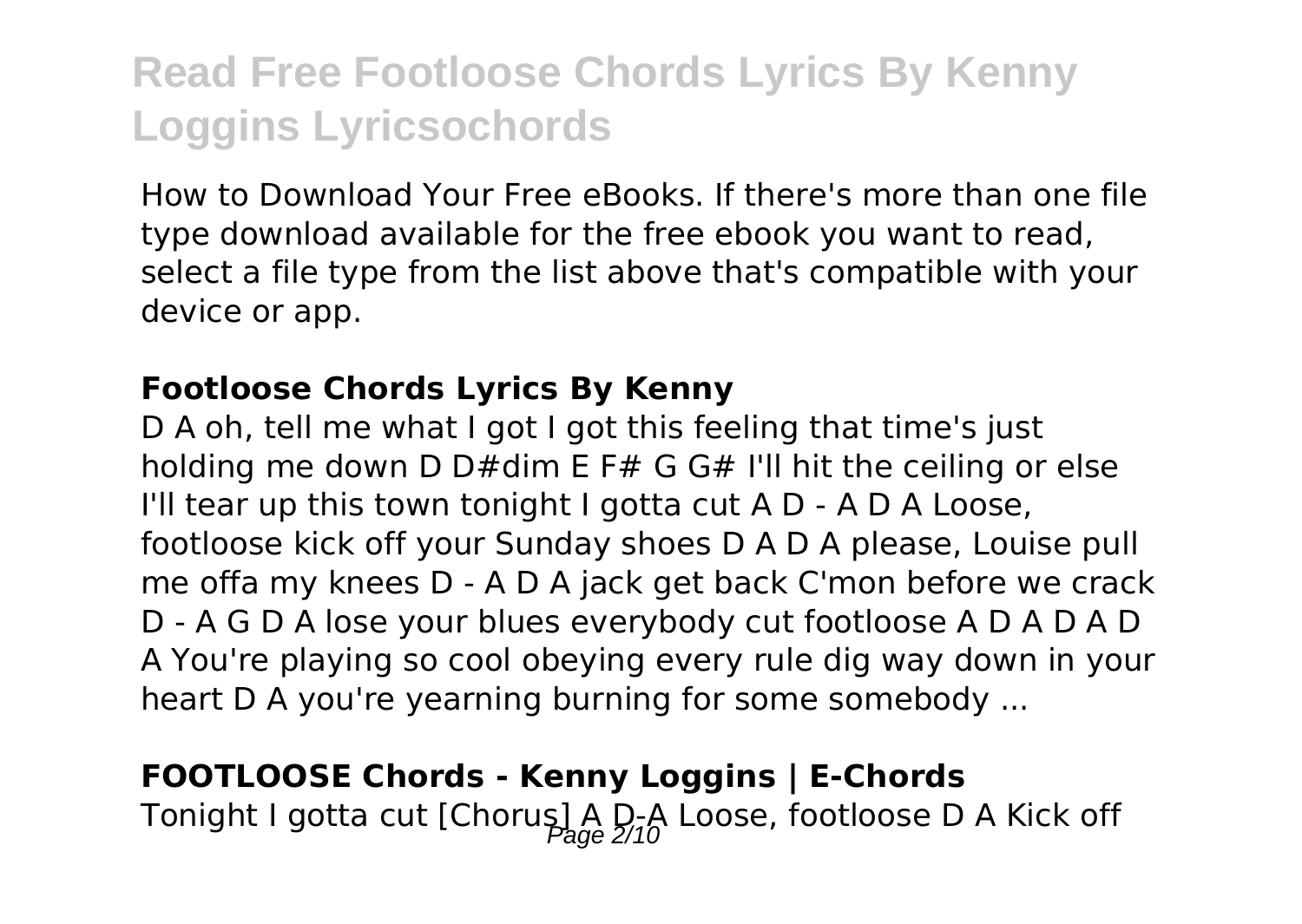your Sunday shoes D A Please, Louise D A Pull me offa my knees D-A Jack, get back D A C'mon before we crack D-A Lose your blues G D...

### **FOOTLOOSE CHORDS (ver 2) by Kenny Loggins @ Ultimate ...**

D A oh, tell me what I got I get this feeling that time's just holding me down D D#dim E Fdim F#m G I'll hit the ceiling or else I'll tear up this town tonight I gotta cut A D - A D A D-A D A...

#### **FOOTLOOSE CHORDS by Kenny Loggins @ Ultimate-Guitar.Com**

Tonight I gotta cut (Chorus) A D-A Loose, footloose D Kick off your Sunday A shoes Please D , A Louise D Pull me offa m A y knees D - A Jack, get back D C'mon before we A crack D - A Lose your blues G Everybod D y cut fo A otloose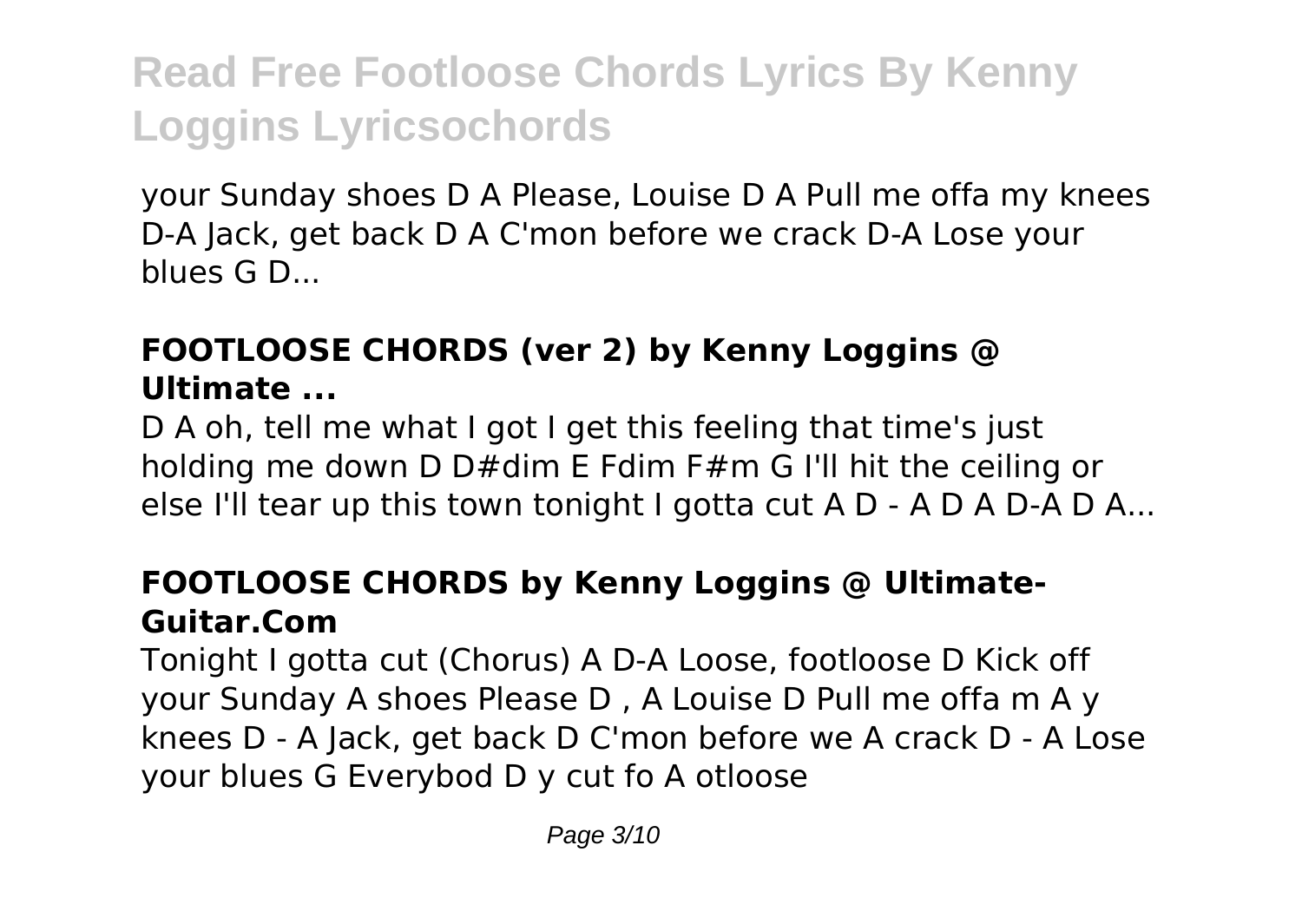#### **KENNY LOGGINS - FOOTLOOSE CHORDS**

Footloose guitar chords and lyrics, as performed by Kenny Loggins.Official, artist-approved version—the best guitar chord songs on the web. Need help reading standard notation or guitar tab? See our notation legend.Or if you need beginner guitar lessons online, try one of our six beginning guitar programs.

#### **Footloose by Kenny Loggins - Guitar Chords/Lyrics - Guitar ...**

[A D Am Ebm E G Gbm C Eb Dm] Chords for Kenny Loggins - Footloose (Lyrics) \*HD\* with capo transposer, play along with guitar, piano, ukulele & mandolin.

#### **Chords for Kenny Loggins - Footloose (Lyrics) \*HD\***

Kenny Loggins - Footloose Chords InTrO  $\sim$  A { A D A) A Been working so ha D rd A, keep punching my D ca A rd, eight hours, f D or A what? Oh, tell me what I g D ot...I got this feelin that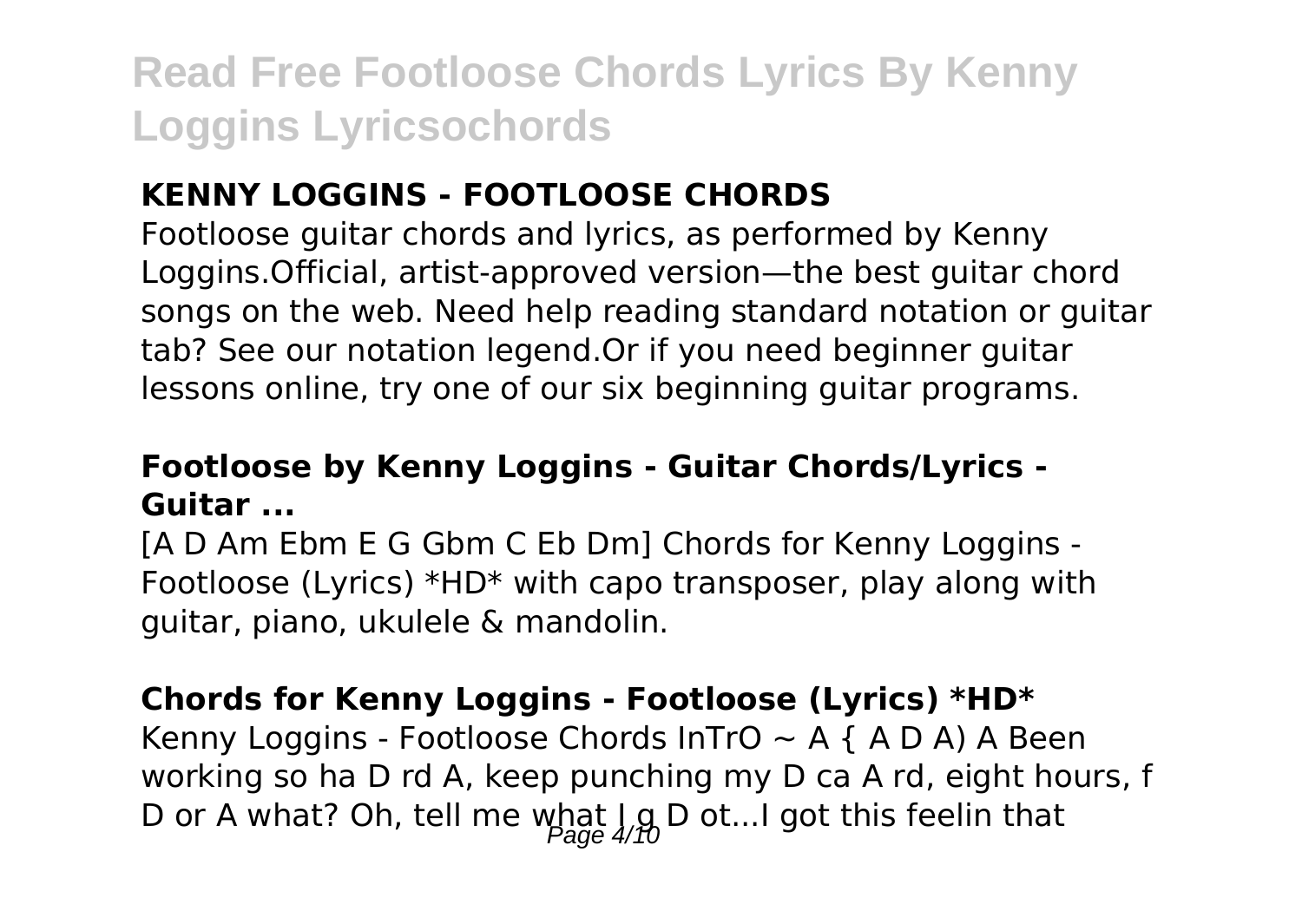times just a holdin A me down,

#### **Footloose Chords by Kenny Loggins | Songsterr Tabs with Rhythm**

Pull me offa my knees. Jack, get back. C'mon before we crack. Lose your blues. Everybody cut Footloose. You're playing so cool. Obeying every rule. Dig way down in your heart. You're yearning, burning for some.

#### **Kenny Loggins - Footloose Lyrics | MetroLyrics**

Lose your blues, everybody cut footloose Yeah, ooooh-oh-oh (Cut footloose) Yeah, ooooh-oh-oh (Cut footloose) Yeah, ooooh-oh-oh (Cut footloose) Oooooooooh (First) You've got to turn me around (Second) And put your feet on the ground (Third) Now take the hold of all I'm turning it loose footloose, Kick off your Sunday shoes Please, Louise, pull me off of my knees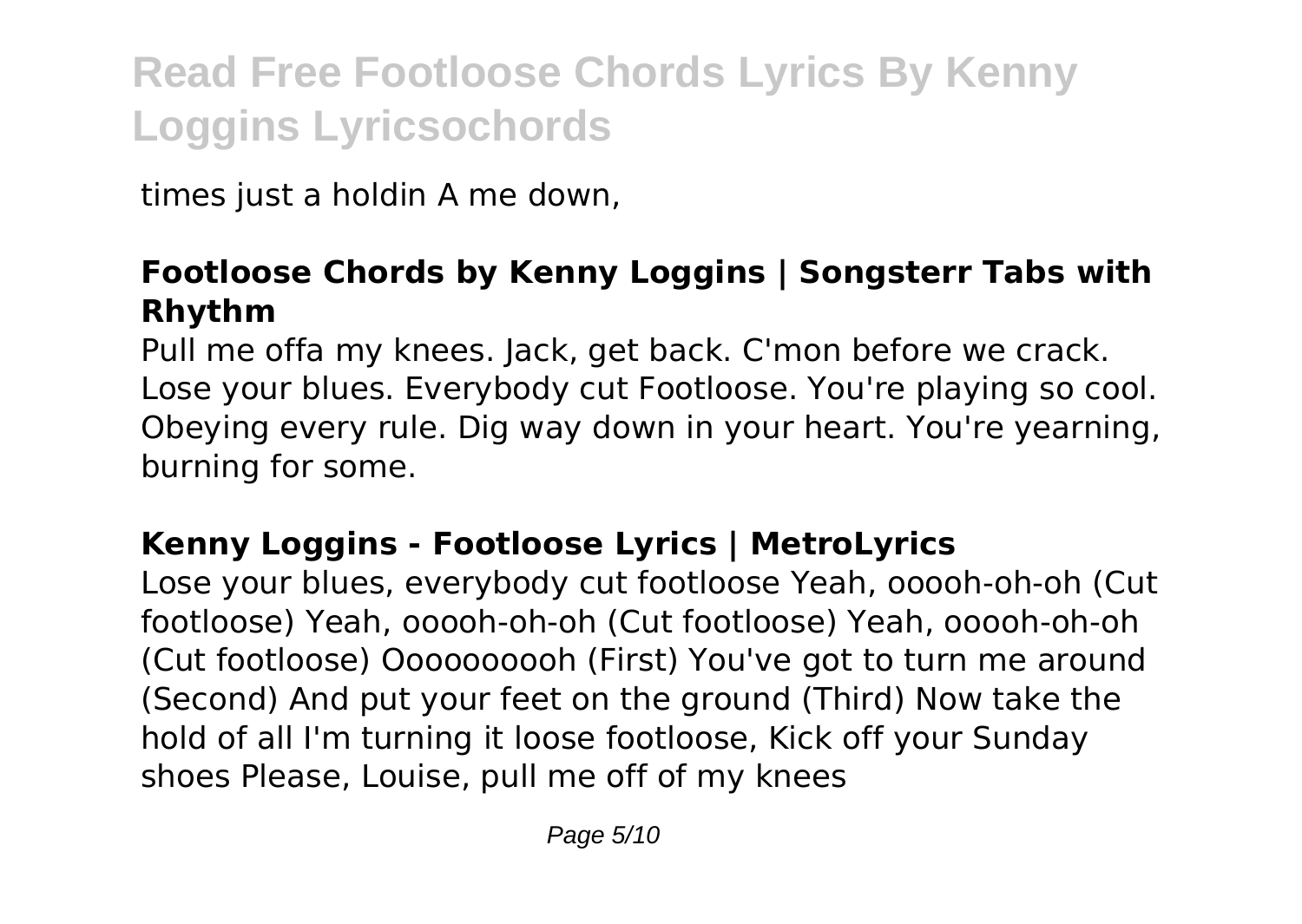#### **Kenny Loggins - Footloose Lyrics | AZLyrics.com**

Kenny Loggins tabs, chords, guitar, bass, ukulele chords, power tabs and guitar pro tabs including danger zone, footloose, dannys song, house at pooh corner, for the first time

#### **Kenny Loggins Chords & Tabs : 107 Total @ Ultimate-Guitar.Com**

[C A D Am Ebm E G] Chords for Kenny Loggins - Footloose (Video) with capo transposer, play along with guitar, piano, ukulele & mandolin.

#### **Chords for Kenny Loggins - Footloose (Video)**

D A oh, tell me what I got I get this feeling that time's just holding me down D D#dim E Fdim F#m G I'll hit the ceiling or else I'll tear up this town tonight I gotta cut A D - A D A D-A D A Loose, footloose kick off your Sunday shoes please, Louise pull me offa my knees jack D -  $A$  D  $A$ <sub>*R*</sub> $D$  - A D A get back C'mon before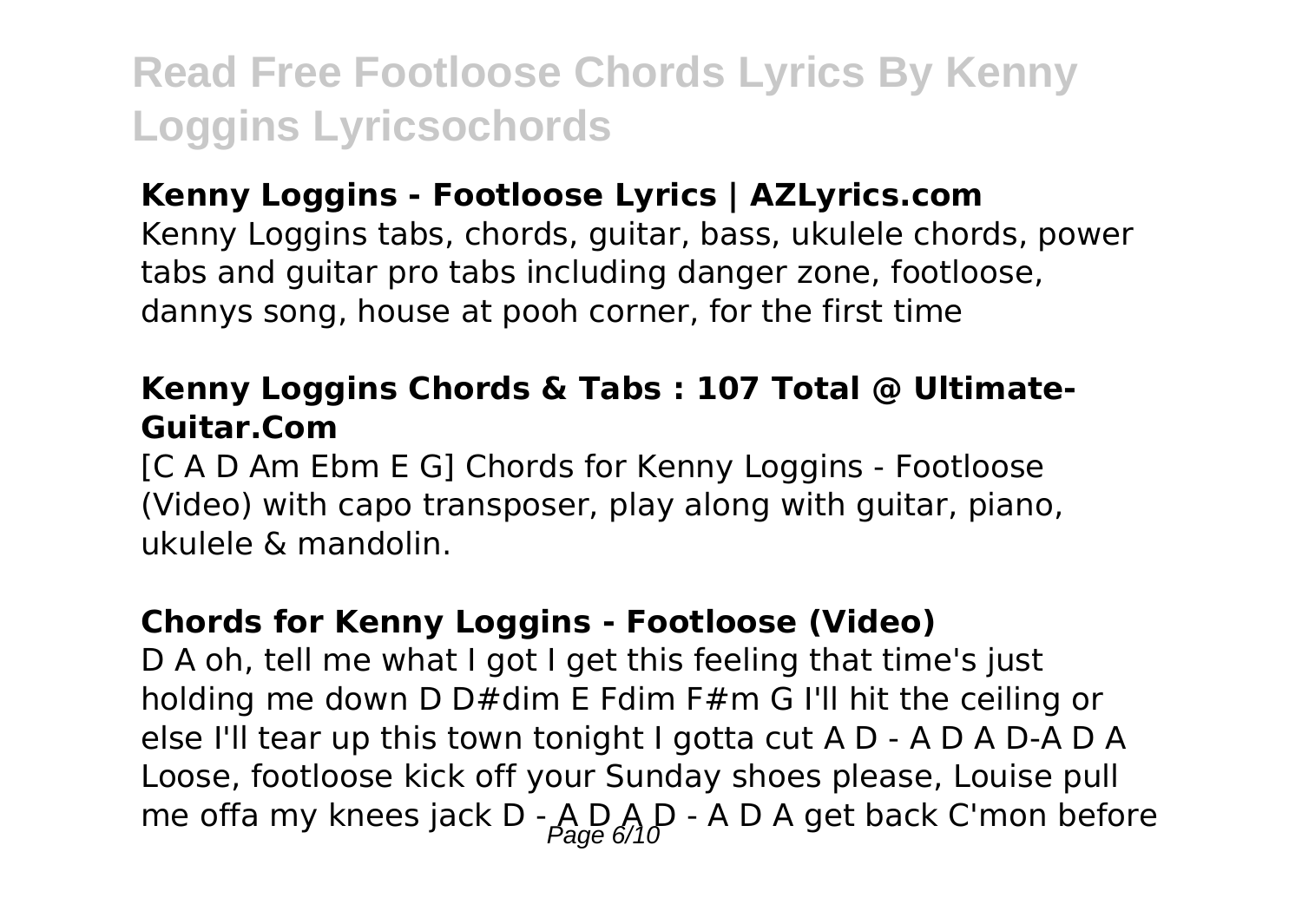we crack lose your blues everybody cut footloose A D-A D-A D-A You're playing so cool obeying every rule dig way down in your heart D A you're yearning burning for some ...

**Footlose Chords - Kenny Loggins | ULTIMATE-TABS.COM** Footloose by Kenny Loggins- Guitar Tab . Footloose by Kenny Loggins- Guitar Tab. Heres a gem from the '80s! Footloose enjoyed a number 1 spot on Billboard back in 1984. It was from the soundtrack for the film "Footloose", but some may say that the song has aged better than the movie. It's a fun dance song with a lot of interesting, yet ...

**Footloose by Kenny Loggins- Guitar Tab – Guitar Alliance** You're playing so cool. Obeying every rule. Deep way down in your heart. You're burning, yearning for some. Somebody to tell you. That life ain't passing you by. I'm trying to tell you. It will  $if...$  Page  $7/10$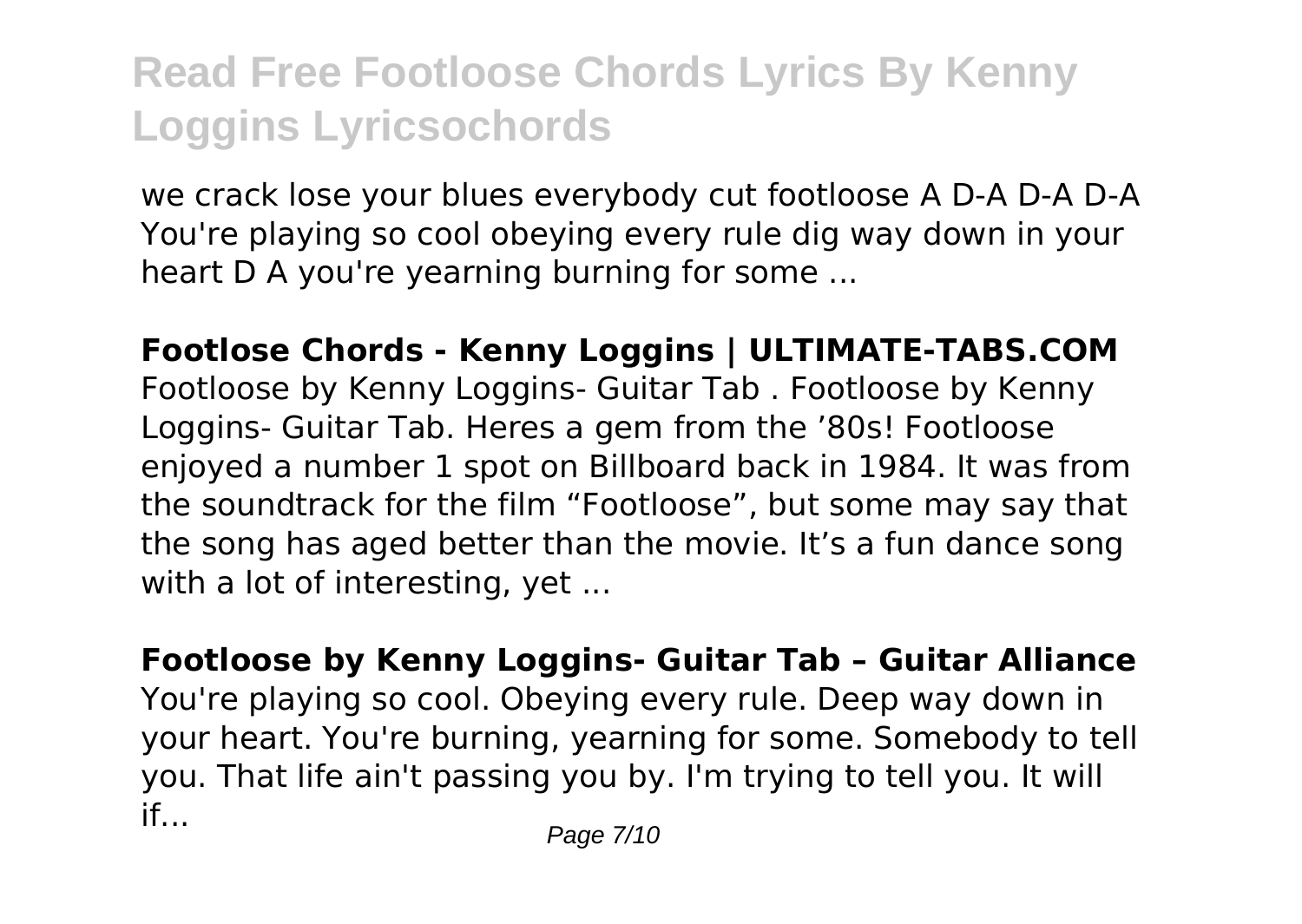#### **Kenny Loggins – Footloose Lyrics | Genius Lyrics**

Tonight I gotta cut (Chorus) A D-A Loose, footloose D A Kick off your Sunday shoes D A Please, Louise D A Pull me offa my knees D-A Jack, get back D A C'mon before we crack D-A Lose your blues G D A Everybody cut footloose A D A D A D A You're playing so cool, Obeying every rule, Dig way down in your heart D You're yearning, burning for some, somebody to tell you, A that life ain't passing you by D D#Dm E F# G G# I'm trying to tell you, It will if you don't even try You can fly if you'd only ...

**Footloose tab with lyrics by Kenny Loggins for guitar ...** "Footloose" (originally by Kenny Loggins) Ooooh-oh-oh Ooooh-ohoh Yeah Ooooh-oh-oh Ooooo-oh-oh Ooooo-oh-oh I Been working so hard I'm punching my card Eight hours for what Oh, tell me what I got I get this feeling Times just holding me down I'll hit the ceiling Or else I'll tear up this town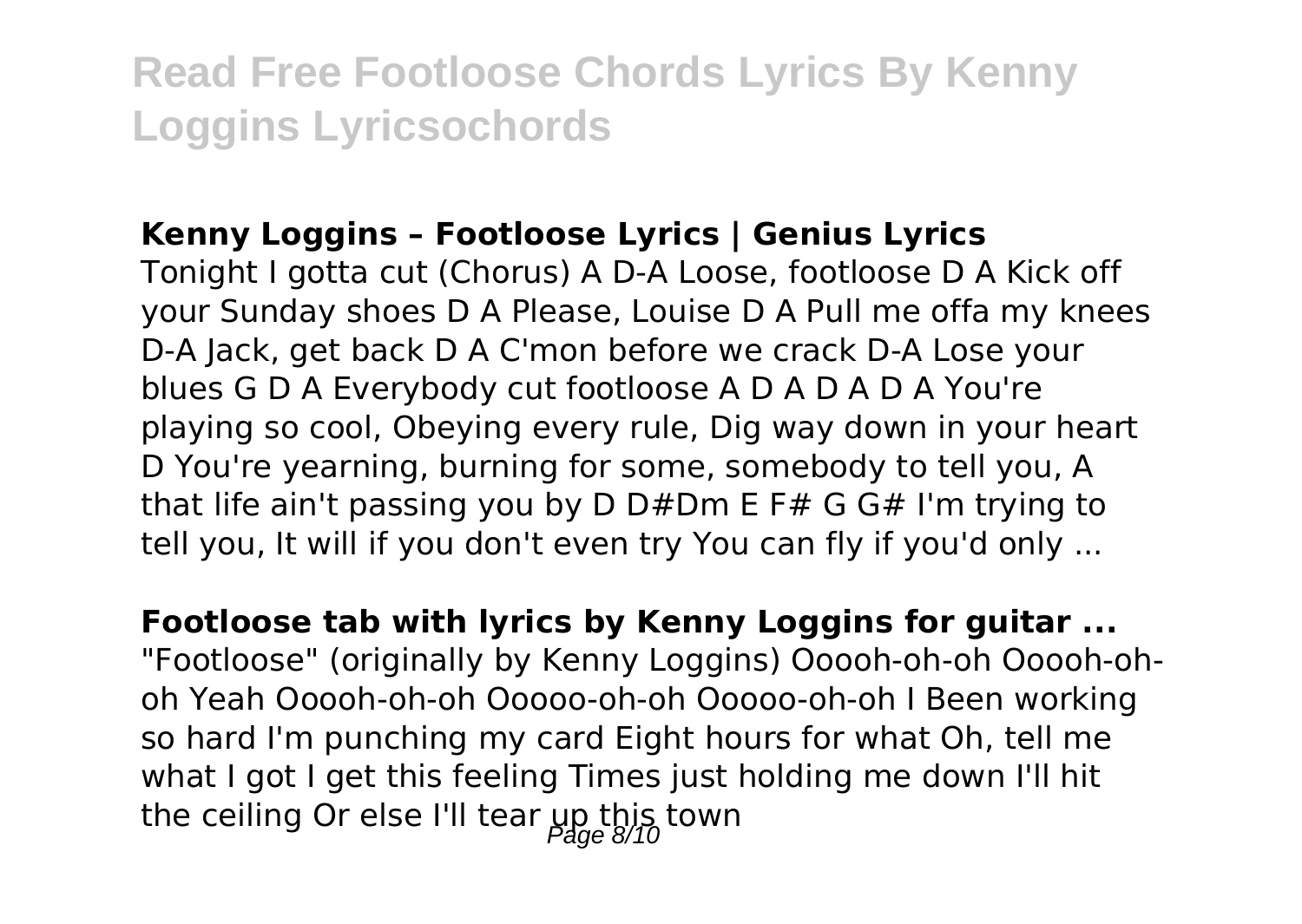### **KENNY LOGGINS - FOOTLOOSE CHORDS**

Footloose by Kenny Loggins from the 1984 movie Footloose Best Headphones for Music: https://amzn.to/2xogfxF Acoustic Guitar + Instruction DVD: https://amzn.t...

#### **Footloose (Lyrics) | Kenny Loggins - YouTube**

If You Be Wise. I Believe In Love. Set It Free. Why Do People Lie. Enter My Dream. I've Got The Melody (Deep In My Heart) Celebrate Me Home. Daddy's Back. You Don't Know Me.

#### **Kenny Loggins Lyrics**

Intro G Cadd9 G X4 G Cadd9 G Cadd9 G Cadd9 G Been working so hard, keep punching my card, eight hours, for what? Oh, tell me what I got... Cadd9 G Cadd9 x2 I got this feelin that times just a holdin me down, Cadd9 Em Dsus4 D Dsus4 D i'll hit the ceiling...or else i'll tear up this town........